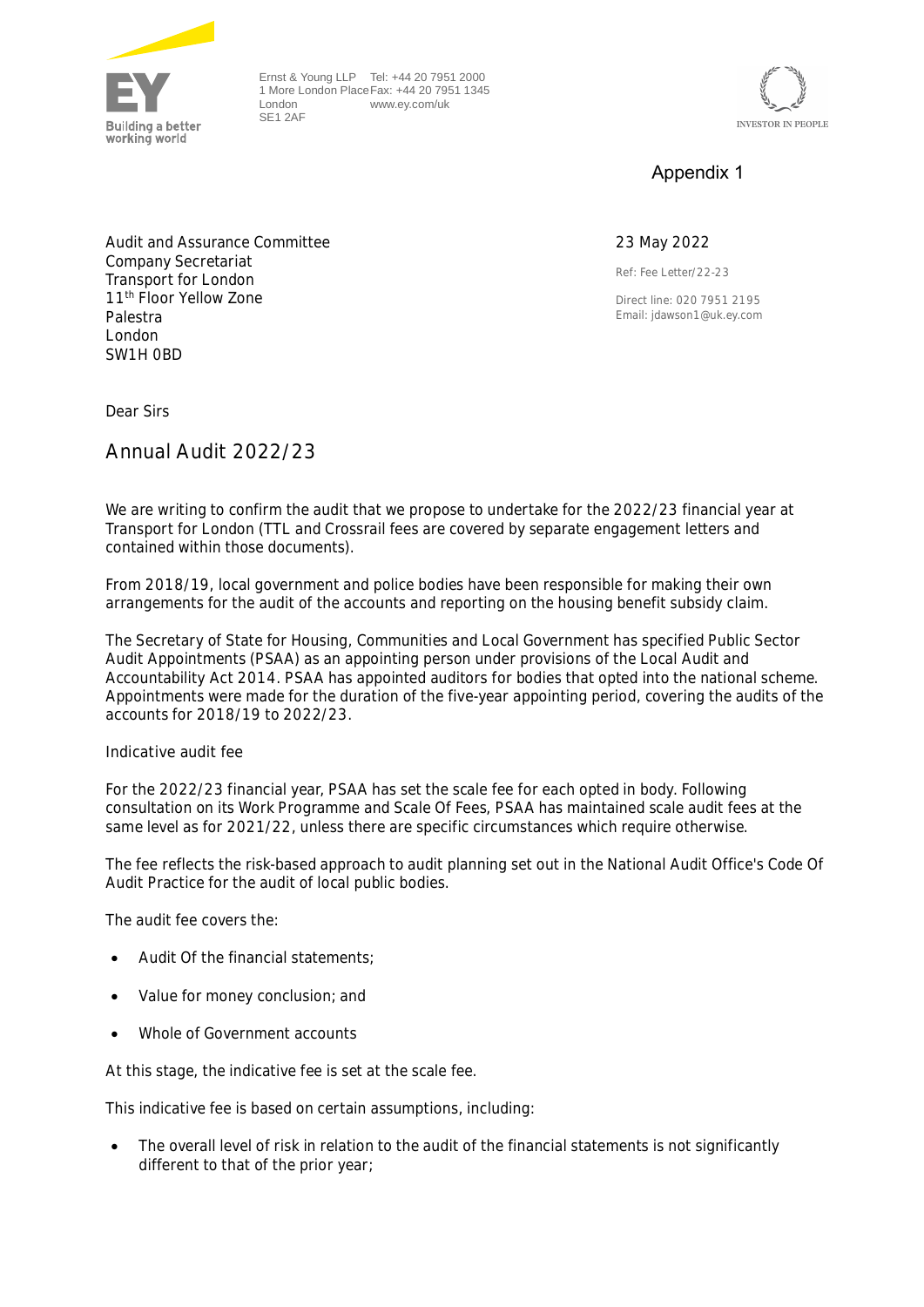- Officers meet the agreed timetable of deliverables;
- The operating effectiveness of the internal controls for the key processes identified within our audit strategy;
- Our accounts opinion and value for money conclusion are unqualified;
- Appropriate quality of documentation is provided by Officers;
- There is an effective control environment; and
- Prompt responses are provided to our draft reports.

Meeting these assumptions will help ensure the delivery of our audit at the indicative audit fee which is set out in the table below.

As we have not yet completed our audit for 2021/22, our audit planning process for 2022/23 will continue as the year progresses. Fees will be reviewed and updated as necessary, within the parameters of our contract.

**Summary of fees**

|                      | Indicative fee<br>2022/23 | Planned fee<br>2021/22 | Actual fee<br>2020/21 |
|----------------------|---------------------------|------------------------|-----------------------|
| Scale Fee            | 120.062                   | 120.062                | 120,062               |
| Total Code audit fee | 120.062                   | 120.062                | 120,062               |

Any additional work that we may agree to undertake (outside of the Code of Audit Practice) will be separately negotiated and agreed with you in advance. All variations to the scale fee will be subject to PSAA approval.

## **Billing**

The scale fee will be billed in 4 quarterly instalments of £30,016.

## **Audit plan**

Our plan is expected to be issued in December 2022. This will communicate any significant financial statement and value for money risks identified, planned audit procedures to respond to those risks and the estimated fee implications of these additional procedures. Should we need to make any significant amendments to the audit fee during the course of the audit, we will discuss this in the first instance with the Group Financial Controller and acting Statutory Chief Finance Officer and communicate the revised fee and the matters giving rise to any adjustments to the scale fee in our Audit Results Report which we will present to the Audit and Assurance Committee Chair.

For a high level overview of our approach and further information on how we intend to work with you under the PSAA contract, please refer to our leaflet 'EY working with you' which is enclosed.